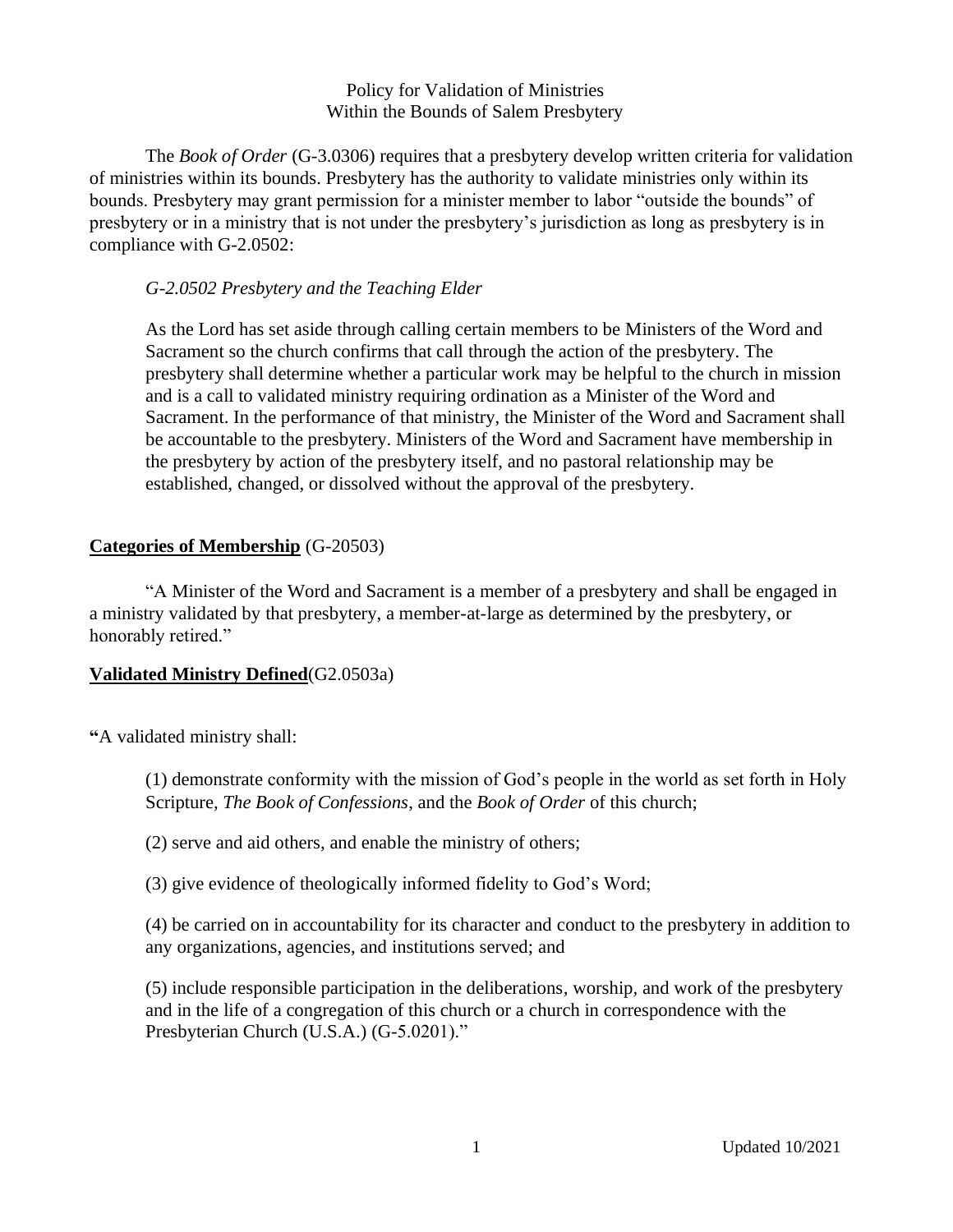## **Ministry within Congregations of this Church**

All pastoral relationships to particular congregations which Commission on Ministry (COM) has approval responsibilities are considered validated ministries.

# **Ministry Beyond the Jurisdiction of The Church**

The *Book of Order* states,

"When Ministers of the Word and Sacrament are called to validated ministry beyond the jurisdiction of the church, they shall give evidence of a quality of life that helps to share the ministry of the good news. They shall participate in a congregation, in their presbytery, and in ecumenical relationships and shall be eligible for election to the higher councils of the church and to the boards and agencies of those councils.

The presbytery shall review annually the work of all Ministers of the Word and Sacrament engaged in validated ministries outside the congregation." (G-2.0503)

# **Applying or Renewing For Validation of a Ministry**

A Minister of the Word and Sacrament who is seeking the validation of a ministry shall prepare the application for validation in which they will explain in writing how the ministry meets the above five standards. Prior to adopting a recommendation regarding a particular request for validation of ministry, the COM Task Force on the Care of Pastors and Retirees, MAL/Validated Oversight and Certified Christian Educator Oversight, will normally meet with each person seeking initial validation of their ministry.

The COM Task Force shall review the application to determine whether, in its judgment, the ministry in question does meet all five standards without exception. If it does, the COM Task Force on the Care of Pastors and Retirees, MAL/Validated Oversight and Certified Christian Educator Oversight shall recommend to presbytery validation of the ministry for a one-year term. If presbytery approves the validation of the ministry, the minister shall be a continuing, active member of the Presbytery engaged in a validated ministry in service beyond the jurisdiction of the church.

Two months prior to the expiration of the term, there shall be, from the minister to the COM Task Force on the Care of Pastors and Retirees, MAL/Validated Oversight and Certified Christian Educator Oversight a report of the work they are doing beyond the jurisdiction of the church. A statement of review, authored by the group responsible for the accountability of the minister, shall be provided. These reports should include a statement outlining the minister's participation in continuing education events, a statement concerning the minister's participation in the life of a particular church or churches and in the life of presbytery, documentation of non-profit status of the ministry (if appropriate), and the proof of current clinical licensure (if appropriate) or the other group to whom the minister and ministry are accountable.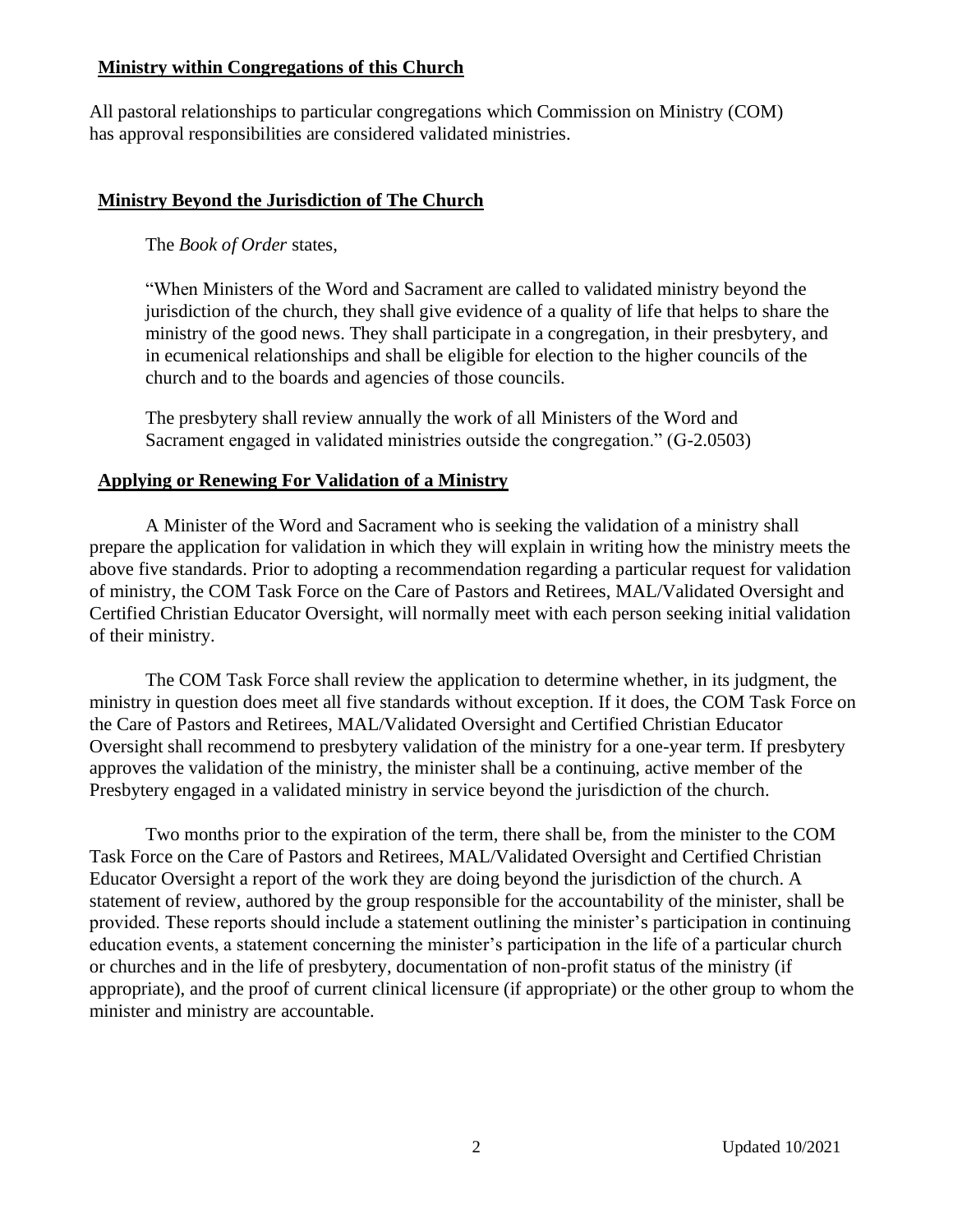The COM Task Force on the Care of Pastors and Retirees, MAL/Validated Oversight and Certified Christian Educator Oversight shall review these reports. If the nature of the ministry remains unchanged from the initial plan, and if the COM Task Force finds in order all other aspects of the report, the COM Task Force on the Care of Pastors and Retirees, MAL/Validated Oversight and Certified Christian Educator Oversight recommend to presbytery the renewal for a one-year term of the validated ministry.

If a minister serving in a validated ministry fails to provide an annual report, the COM Task Force on the Care of Pastors and Retirees, MAL/Validated Oversight and Certified Christian Educator Oversight may not recommend to presbytery a "re-validation" of the ministry beyond the expiration date of the current term.

# **Member-at-Large**

If the ministry does not fulfill all five standards in G-2.0503 without exception, the minister shall ordinarily be designated a member-at-large.

"A member-at-large is a Minister of the Word and Sacrament who has previously been engaged in a validated ministry, and who now, without intentional abandonment of the exercise of ministry, is no longer engaged in a ministry that complies with all the criteria in G-2.0503a. A Minister of the Word and Sacrament may be designated a member-at-large because he or she is limited in his or her ability to engage in a ministry fulfilling all of the criteria for a validated ministry due to family responsibilities or other individual circumstances recognized by the presbytery. A member-at-large shall comply with as many of the criteria in G-2.0503a as possible and shall actively participate in the life of a congregation. A member-at-large is entitled to take part in the meetings of the presbytery and to speak, vote, and hold office. The status of member-at-large shall be reviewed annually." *(G-2.0530b)*

### **Honorably Retired**

Those ministers who are honorably retired and who are members of this presbytery are considered to be engaged in active ministry.

"Upon request of a member of presbytery, the presbytery may designate the member honorably retired because of age, or physical or mental disability." (G-2.0530c)